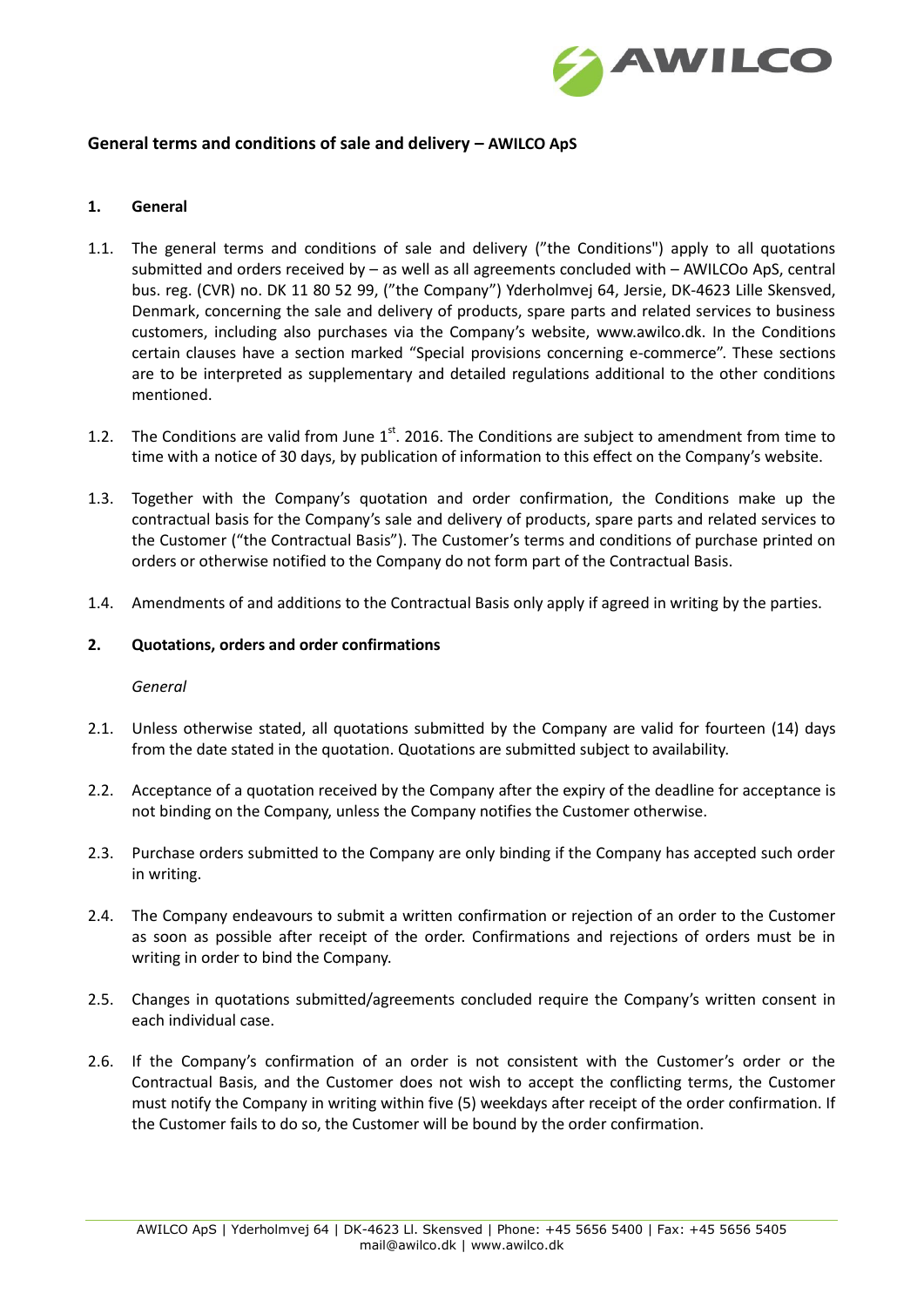

### *Special provisions concerning e-commerce*

- 2.7. A binding and final purchase agreement exists when the Company has confirmed the Customer's order by email. The autogenerated order confirmation is only a copy of the basket and does not represent the Company's acceptance of a final and binding purchase agreement.
- 2.2. The Customer is responsible for carefully checking the Company's confirmation of purchases, which is sent to the Customer by email, and immediately notify the Company in case of any errors, omissions and disagreement.
- 2.3. The Conditions are available at the Company's website, [www.awilco.dk.](http://www.awilco.dk/) When submitting a purchase order, the Customer declares that he has read and understood the Conditions.

### **3. Prices/terms of payment**

*General*

- 3.1. The price of the delivery is as stated in the order confirmation. All prices are stated exclusive of VAT, carriage costs and any direct and indirect taxes. The Company may increase prices until delivery has taken place when such increases are the result of changes in exchange rates, purchase prices, customs duties, direct and indirect taxes, carriage, insurance etc. beyond the Company's control.
- 3.2. Unless otherwise stated in the order confirmation, the purchase price is payable in cash upon delivery.
- 3.3. In case of late payment, default interest is payable at a rate of two percent (2%) per month or fraction of a month.
- 3.4. Ownership of the delivery does not pass to the Customer until payment has been made in full.
- 3.5. If the Customer fails to pay an invoice that is due for payment for fourteen (14) days after having received a written demand for payment from the Company, the Company is, in addition to interest according to Clause 3.3 above, entitled to: (i) cancel the sale of the products, spare parts and/or related services which the delay concerns, (ii) cancel the sale of products, spare parts and/or related services not yet delivered to the Customer or demand prepayment and/or (iii) claim other remedies for breach.

#### *Special provisions concerning e-commerce*

- 3.6. Payment is only possible with the payment cards listed on the Company's website from time to time.
- 3.7. The Customer pays any fees in this regard in accordance with the card company's rules.
- 3.8. The payment is not withdrawn from the Customer's account until the delivery has been dispatched from the Company, after which the amount will be debited from the Customer's account.
- 3.9. The Company is not responsible for printing errors. All products are subject to availability.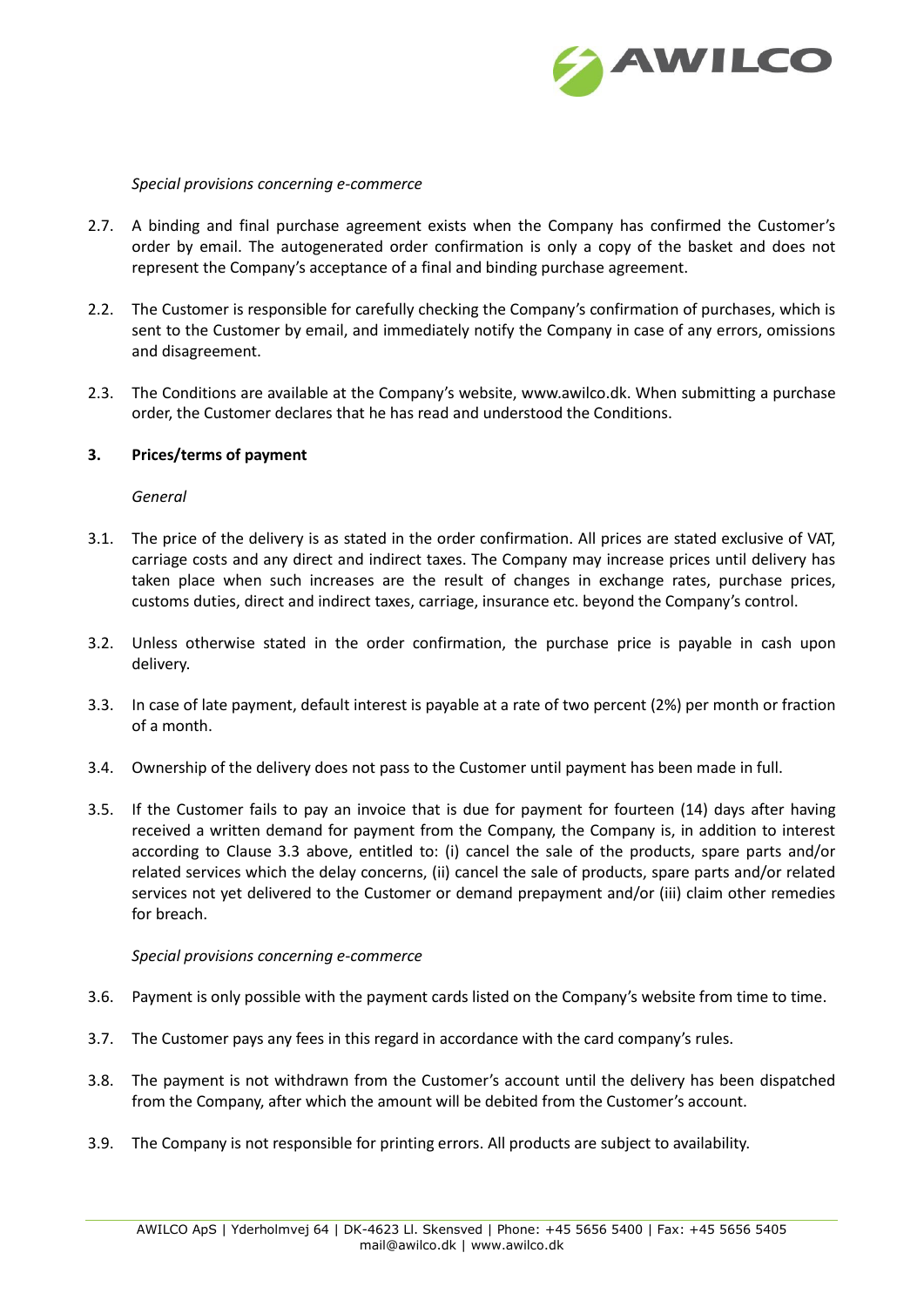

## **4. Delivery terms**

*General*

- 4.1. The Conditions must be interpreted in compliance with Incoterms 2010.
- 4.2. Unless otherwise expressly appears from the order confirmation, delivery is Ex Works, Yderholmvej 64, Jersie, DK-4623 Ll. Skensved, Denmark.
- 4.3. The Company reserves the right to deliver in instalments, unless otherwise agreed.

*Special provisions concerning e-commerce*

4.4. The Company will dispatch deliveries to the address stated by the Customer using an independent carrier. The Customer pays the carriage costs.

# **5. Delivery/delay**

- 5.1. The delivery time appears from the order confirmation.
- 5.2. Delivery is, however, deemed to be on time when delivery is made within fourteen (14) weekdays after the time mentioned in Clause 5.1 above, provided that the Company has given the Customer prior notice thereof.
- 5.3. If the delay is due to force majeure, see Clause 11 below, or to failure of due performance by the Customer, the delivery time will be postponed by a corresponding number of days, irrespective of whether the situation in question has occurred before or after the delivery time originally agreed. If the delay is due to failure of due performance by the Customer, the Company is entitled to charge up to five percent (5%) of the agreed purchase price for the delayed delivery as payment for storage of the delayed delivery. The Company may demand that the Customer pay storage expenses in excess of five percent (5%) of the agreed purchase price of the delayed delivery, if the Company can duly document the storage expenses paid.
- 5.4. The Company is not liable for operating losses, loss of profit, penalties or other indirect losses as a consequence of late delivery or non-delivery.
- 5.5 Any liability in damages on the part of the Company is limited to one-third (1/3) of the agreed purchase price for the delayed delivery.

# **6. The Customer's duty of inspection**

6.1. The Customer must immediately upon delivery carefully inspect the delivery for any faults or defects and immediately, and no later than five (5) weekdays after the delivery time, notify the Company about any defects. The Customer cannot make any claims on account of faults or defects if the above complaints procedure is not followed.

## **7. Liability for defects**

7.1. The Company's liability only covers defects that become apparent within one (1) year counted from the delivery time and with the limitations specified in the Contractual Basis. In case a delivery is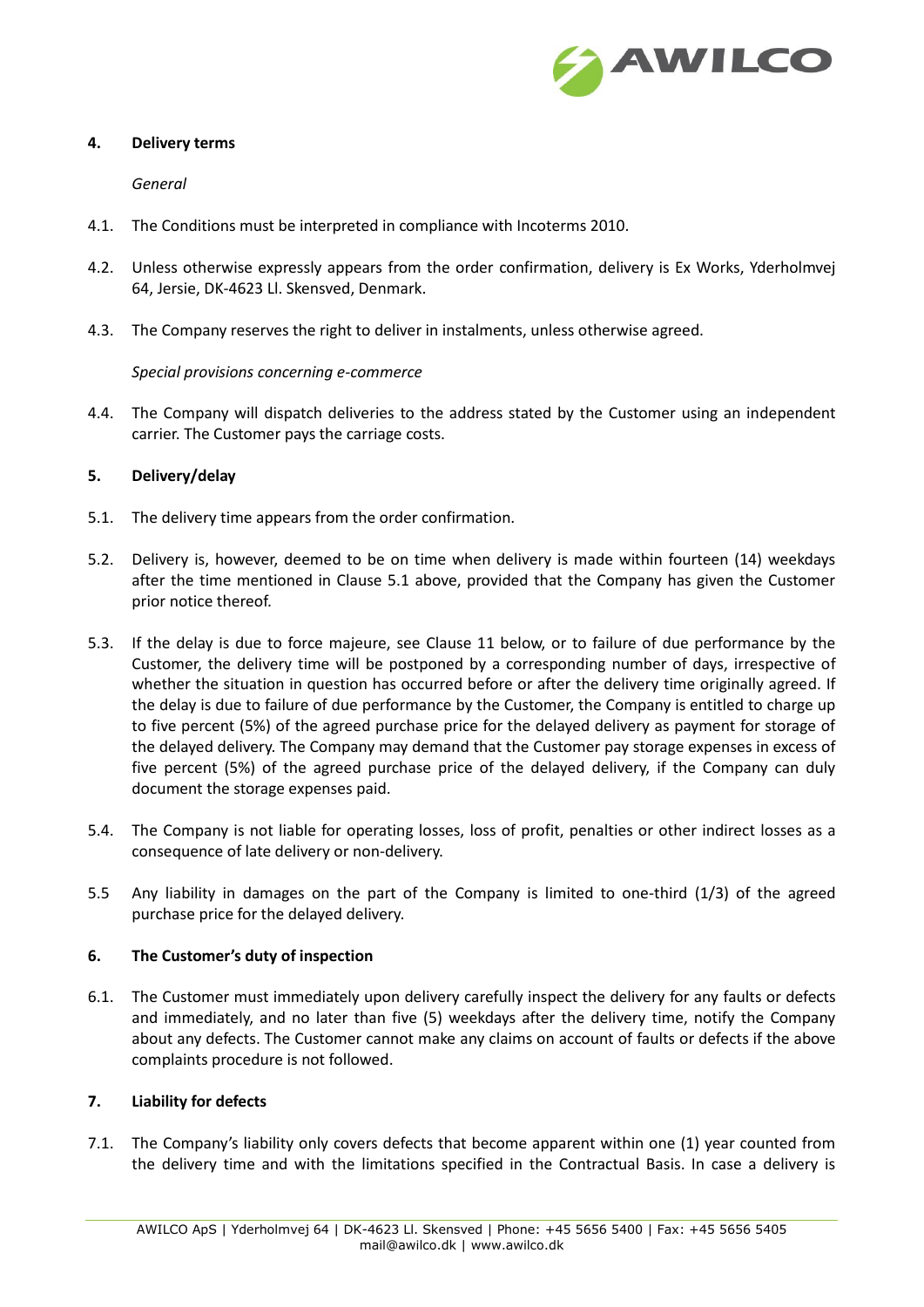

defective, the Company will make a replacement delivery or remedy the defect within reasonable time, at its own discretion. Any remedial action will be taken at the Company's address, and any carriage costs in this regard are payable by the Customer.

- 7.2. If the delivery has been used more intensively or roughly than could reasonably be anticipated by the Company when the agreement was concluded, the duration of the Company's liability for defects will be reduced proportionately. If the delivery is used for another purpose than could reasonably be anticipated by the Company when the agreement was concluded, the liability for defects lapses. The Company is not liable for defects that are caused by wrong use, wrong installation, structural changes or repairs of the delivery carried out wrongly. Nor is the Company liable for defects due to wear and tear.
- 7.3. If, despite having received a request to that effect, the Company fails to meet the obligations stipulated herein, the Customer is entitled to damages, but not more than one-third (1/3) of the purchase price stated for the delivery. The Customer is not entitled to make any further claims against the Company, such as claims for cancellation etc.
- 7.4 The Company is not in any case liable for operating losses, loss of profit, penalties or other indirect losses.

## **8. Intellectual property rights**

- 8.1. The Company has full ownership of all intellectual property rights, including patents, designs, trademarks and copyrights.
- 8.2 In case a delivery infringes third-party intellectual property rights, including patent, design, trademark or other intellectual property rights, and the Customer is consequently not entitled to use the delivery, the Company will, at its discretion, procure that such use can take place lawfully either by replacing or altering the delivery in whole or in part or by repaying the purchase price less a reasonable fee for use thereof in the intervening period. The Customer cannot bring additional claims against the Company on account of an infringement of third-party intellectual property rights.

## **9. Consulting**

9.1. The Company is not liable for losses due to poor advice and the like, unless the Company has accepted consulting jobs and consultants' liability under a separate agreement with the Customer in connection with a delivery.

## **10. Product liability**

- 10.1. The Company is liable in damages in accordance with the Danish Product Liability Act. In addition, the Company only has product liability if it is proven that the product is defective and that such defect is due to errors or omissions on the Company's part.
- 10.2. The Company is not liable for damage caused by the equipment:
	- a) to real property or chattels personal occurring while the equipment is in the Customer's possession;